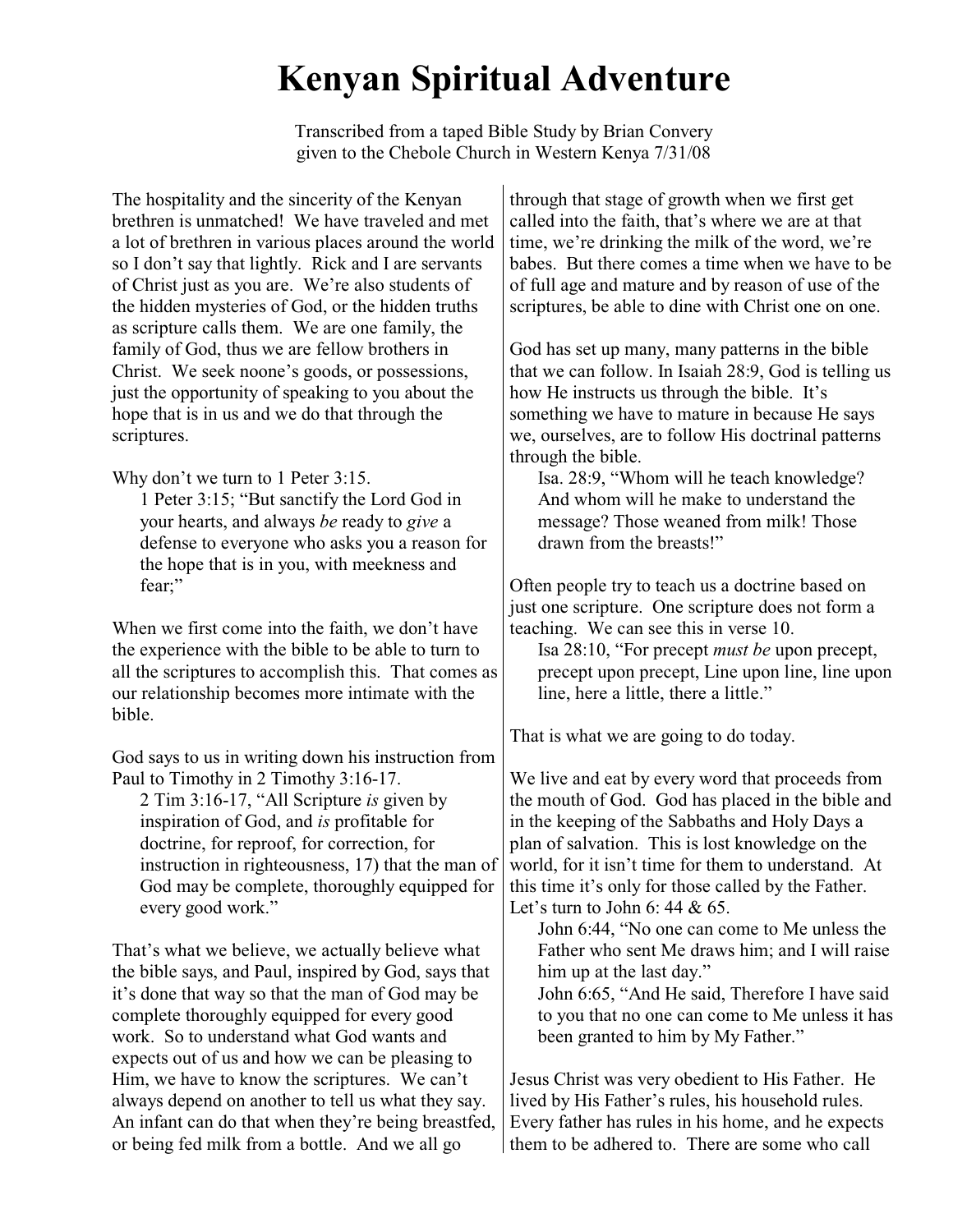themselves Christians and who try to make us think or believe that Christ was rebellious against His Father's household rules. Nothing is further from the truth. So when we're called of God, it's a very special blessing. But often people say why am I called of God. They say I'm nothing special. And you're absolutely right. Let's listen how God puts it in 1 Corinthians 1:26-31.

1 Cor. 1:26-31, "For you see your calling, brethren, that not many wise according to the flesh, not many mighty, not many noble, *are called.* 27) But God has chosen the foolish things of the world to put to shame the wise, and God has chosen the weak things of the world to put to shame the things which are mighty; 28) and the base things of the world and the things which are despised God has chosen, and the things which are not, to bring to nothing the things that are, 29) that no flesh should glory in His presence. 30) But of Him you are in Christ Jesus, who became for us wisdom from God--and righteousness and sanctification and redemption-- 31) that, as it is written, HE WHO GLORIES, LET HIM GLORY IN THE LORD."

We know that it's not us doing it. The mighty and the strong don't think that way. They would say to God, I can do it without you're help. Not us! All of us, need His help in everything. He's our Father and we're totally dependent upon Him and His Son. But of Him, you're in Christ Jesus who became for us wisdom from God and righteousness and sanctification and redemption. But as it is written "he who glories, let him glory in the Lord." So when our Lord returns and He raises us and gives us His promised Eternal life, there will be no doubt amongst all those in the world and as a result He will get all the glory because of who and what we were.

Let's see some of our responsibilities in this process. We're going to read Acts 2:36-39.

Acts 2:36-39, "Therefore let all the house of Israel know assuredly that God has made this Jesus, whom you crucified, both Lord and Christ. 37) Now when they heard *this,* they were cut to the heart, and said to Peter and the rest of the apostles, Men *and* brethren, what

shall we do? 38) Then Peter said to them, Repent, and let every one of you be baptized in the name of Jesus Christ for the remission of sins; and you shall receive the gift of the Holy Spirit. 39) For the promise is to you and to your children, and to all who are afar off, as many as the Lord our God will call."

Of course this is the message that Peter had been preaching on the first day of Pentecost in the year of our Lord's death. There were many of the household of Judah who gathered at the commanded site in Jerusalem for this feast day from all over the middle east. And God had such a miracle performed that day that every single one of them heard it in his native language. And in the scriptures above you see what Peter said to them after they wanted to know what they had to do to be pleasing to God.

Many religious sects today quote this scripture but they don't put any emphasis on the repentance. Because they don't like to believe that we have to repent of anything. They teach that we are completely saved now and will be forever no matter what we do. So they overlook the word repentance as a prerequisite to baptism. They don't acknowledge that there are household rules and when you tell them that the ten commandments are the household rules of the Father, they say, "no, they are done away with, but we do them anyway." But there is a stumbling block contained in those commandments, isn't there? And it's called the fourth commandment. "Thou shall keep the Sabbath and keep it holy." Because men have taken unto themselves to decide what day is holy. These are simple truths that we all understand, but it's very good that we repeat them. Because that is a good habit and it helps our memory. And we have to be able to give a defense for the hope that is in us.

We must never forget that it's not us who does the calling, it's God the Father. The scriptures tell us very clearly that it is He who calls us to His Son for an absolutely awesome purpose. This calling isn't for everybody at this time. We already read and know that the strong and the mighty are left out. So God the Father decides whom He's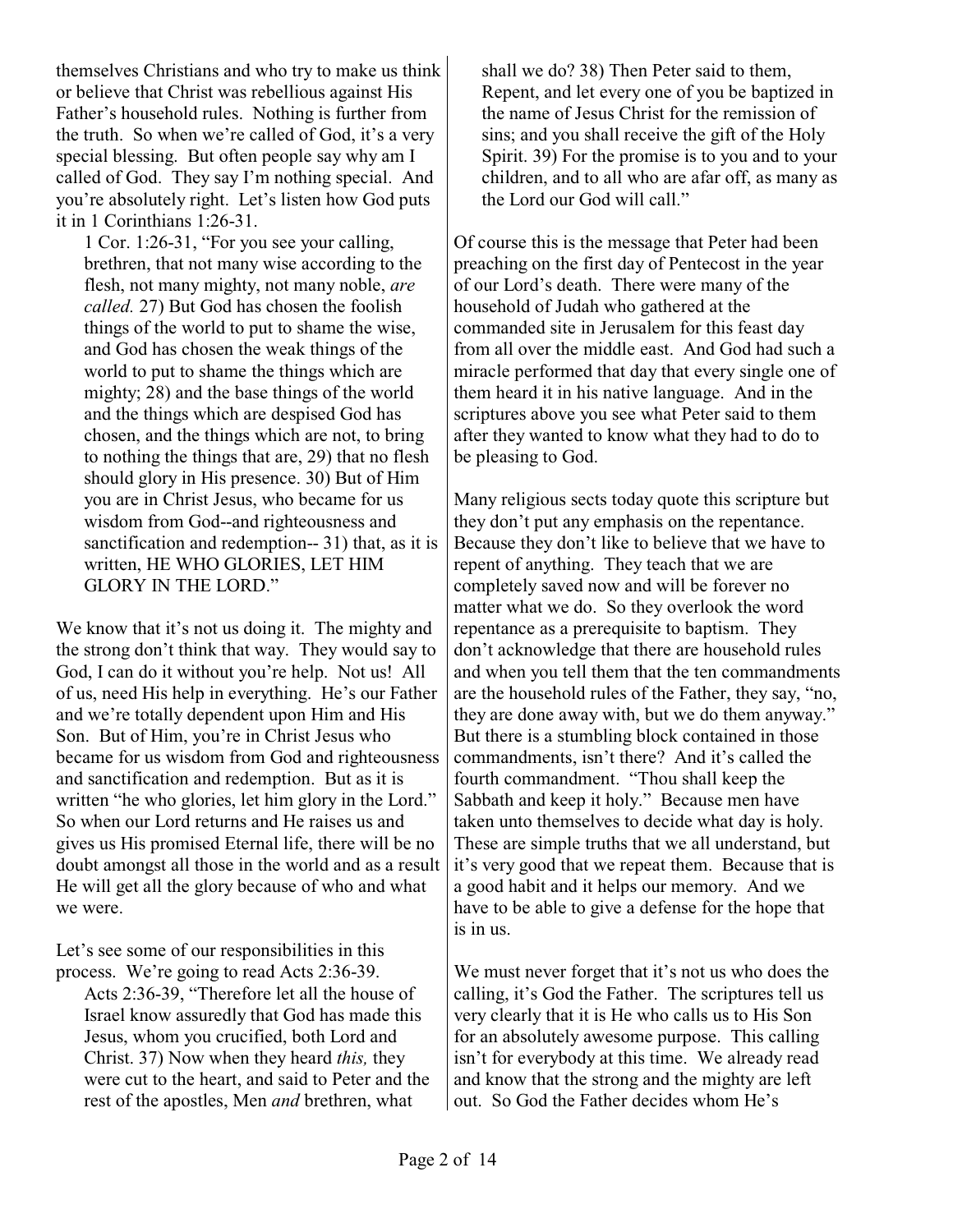drawing to His Son. So when we see others who do not have our understanding, we do not judge them for it. Because, if they were called by the Father at this time, they would probably do a better job than we are. Remember, we are the weak and the base things. That is what we repent of along with our part that we've played in our sins that required our Savior to give His life for us. We just don't accept Christ. We have to do what He says and follow His footsteps. Lets turn to 1 John 2:3-7. This is the apostle John speaking many years after our Lord's crucifixion. Look what he was teaching the brethren.

1 John 2:3-7, "Now by this we know that we know Him, if we keep His commandments. 4) He who says, I know Him, and does not keep His commandments, is a liar, and the truth is not in him. 5) But whoever keeps His word, truly the love of God is perfected in him. By this we know that we are in Him. 6) He who says he abides in Him ought himself also to walk just as He walked. 7) Brethren, I write no new commandment to you, but an old commandment, which you have had from the beginning. The old commandment is the word which you heard from the beginning."

Israel had those commandments, but they were written on stone and not on their hearts. And that's real important because the commandments that Israel had were the same ones we have. They are the Father's rules of the household. And to glorify Him, one of the things we have to do is be obedient to His household rules. Lets turn to I John 5:1-3.

1John 5:1-3, "Whoever believes that Jesus is the Christ is born of God, and everyone who loves Him who begot also loves him who is begotten of Him. 2) By this we know that we love the children of God, when we love God and keep His commandments. 3) For this is the love of God, that we keep His commandments. And His commandments are not burdensome."

The world today feels the commandments are burdensome. The nation of Israel thought they were burdensome. In fact, they developed their own commands and Christ talked about that often in the gospels. He would tell the teachers of that age that you have rejected the commandments of

God for the commandments of men. There was a time I once did that too. There was a time all of us did that. Remember, we're all the weak and the base things of the earth. Let's look at chapter 3 verse 4.

1 John 3:4, "Whoever commits sin also commits lawlessness, and sin is lawlessness."

The law isn't a burden, it defines for us what sin is. Without the law, we wouldn't know what sin is. We wouldn't know what our Father's rules of His house are. Let's look at Matthew 5. Let's see what Jesus Christ had to say about it in His own words. Much of the Christian world says He was rebellious against His Father and His rules. However that's not true! Many translations have not translated the Greek properly here. These books I have in front of me, the Interlinear Bible and the Strong's Concordance tell us what those words in the bible mean in the Hebrew language and the Greek language. We're going to be providing these books to Pastor Julius as well as sets to others and show men how to use them. Because when you read a bible, like right here, the men who have translated the words that are in here filter it thru their own religion. Often a word in the Greek can have 4 or 5 different uses. They choose the one they want to put in based on their religious beliefs. That has caused a lot of problems in Christianity. It has promoted a lot of false doctrines. When we see a clear pattern in the bible, we should be alerted when we see something that apparently says something different. With these books right here, we don't have to depend on another man's religious eyes to tell us what it says. Let's look at a really clear example of that right now.

Matt. 5:17-19, "Do not think that I came to destroy the Law or the Prophets. I did not come to destroy but to fulfill. 18) For assuredly, I say to you, till heaven and earth pass away, one jot or one tittle will by no means pass from the law till all is fulfilled. 19) Whoever therefore breaks one of the least of these commandments, and teaches men so, shall be called least in the kingdom of heaven; but whoever does and teaches *them,* he shall be called great in the kingdom of heaven."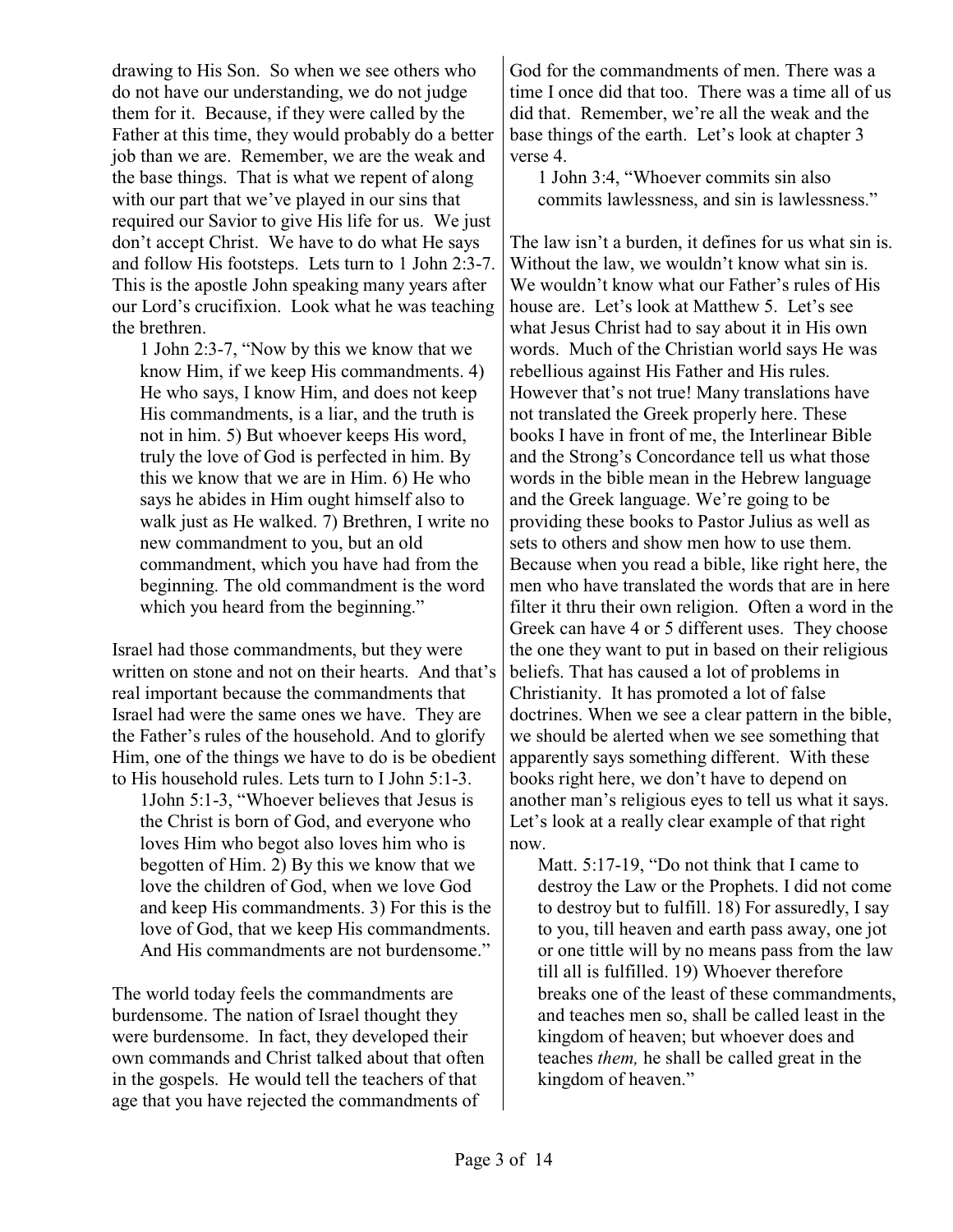Here we have Christ saying, "Do not think that I came to destroy the Law or the Prophets. I did not come to destroy but to fulfill." My version of the bible says to "fulfill" (#4137 *Pleroo*), that word in the Greek does not mean "to fulfill" here in the English sense, but "to make fuller or more perfect." He wasn't ending it, He was expanding it! No longer was it written on stone, it would be written in our hearts and our minds. So He says here, "For assuredly, I say to you, till heaven and earth pass away, one jot or one tittle will by no means pass from the law till all is fulfilled." My bible says "fulfilled" here but should be translated "accomplished" (#1096 *Ginomai*). So He came to make it fuller and it would be here till all was accomplished. And He tells us clearly when that will be, when we have a new heaven and a new earth. The heaven and earth have not passed away. That's obvious to all of us standing right here today. In fact He emphasized that here when He says "one jot or one tittle will by no means pass from the law". In the Hebrew language they have letters, and then to get the meaning of what those letters say they have tiny little marks that go above certain letters and below certain letters. Christ was saying not only will the big letters not be taken away, not even one of the little tiny marks will be either. That's a very big emphasis. Now look what He says, and yet people teach that He did away with them all. "Whoever therefore **breaks one of the least of these commandments**, and teaches men so, shall be called least in the kingdom of heaven; but whoever **does and teaches them**, he shall be called great in the kingdom of heaven."

It certainly doesn't sound like he was rebellious to His Father's household rules, does it? When people challenge us on that, we need to be able to go to the scriptures and tell them or better yet show them what the scriptures say because that is our only authority. Let's see what Paul was teaching at Rome supposedly after Christ did away with the commandments.

Rom 7:7, "What shall we say then? *Is* the law sin? Certainly not! On the contrary, I would not have known sin except through the law. For I would not have known covetousness unless the law had said, YOU SHALL NOT COVET."

We read earlier from the apostle John, teaching many years after Paul's death even, in 1 John 3:4 that the law defines sin.

1 John 3:4, "Whoever commits sin also commits lawlessness, and sin is lawlessness."

There's nothing for us to fear because when we sin, Christ has already paid that penalty for us if we have truly repented and been baptized. Let's read Romans 7:14.

Rom 7:14, "For we know that the law is spiritual, but I am carnal, sold under sin."

These are the rules that God has always functioned by. It's a spiritual law. That's why Paul in vs 12 says,

Rom 7:12, "Therefore the law *is* holy, and the commandment holy and just and good."

Certainly not done away with here, is it? Let's look at the gospel of John. And what we're doing is just reemphasizing what we already know, but it's good to know where to find that in the bible because we have to be able to give a defense for the hope that is in us. So in John 15:10, this is what Christ said, just prior to His crucifixion.

John 15:10, "If you keep My commandments, you will abide in My love, just as I have kept My Father's commandments and abide in His love."

If He was nailing His Father's household rules to the cross, this is a pretty strange command to give to His disciples just hours before that.

John 14:23-24, "Jesus answered and said to him, If anyone loves Me, he will keep My word; and My Father will love him, and We will come to him and make Our home with him. 24) He who does not love Me does not keep My words; and the word which you hear is not Mine but the Father's who sent Me."

There are many that say that Jesus did away with His Father's commands and put in His own. You have just read what Christ had to say in His own words.

Jesus Christ was **not** rebelious, he honored and glorified His Father. Let's just read a few more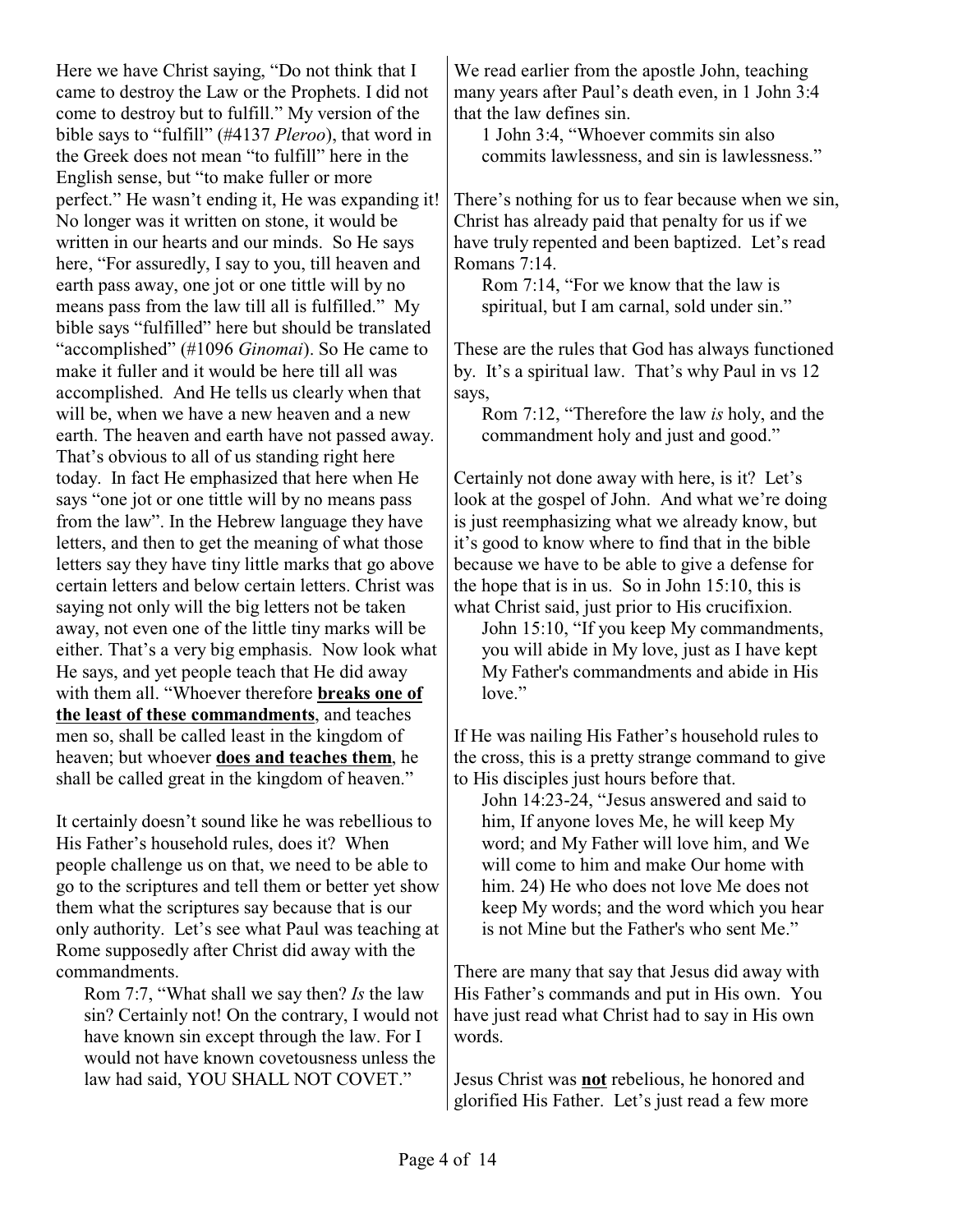scriptures to make the point.

John 12:49, "For I have not spoken on My own *authority;* but the Father who sent Me gave Me a command, what I should say and what I should speak."

John 7:14-18, "Now about the middle of the feast Jesus went up into the temple and taught. 15) And the Jews marveled, saying, how does this Man know letters, having never studied? [And it should say "studied with us" because that's what they meant.] 16) Jesus answered them and said, My doctrine is not Mine, but His who sent Me. [He's very obedient to His Father.] 17) If anyone wills to do His will, he shall know concerning the doctrine, whether it is from God or *whether* I speak on My own *authority.*"

When He says prove it in this book He means it. Never let somebody come amongst us with a doctrine who can't prove what they say out of here, this book. For we have no authority on our own. This is our authority, the Bible. That's why we are to grow in grace and in knowledge, not just grace. That's like faith without works is dead. And James really cleared that issue up, didn't he? The book of James is basically banned in most Protestant Christian religions. But we don't judge them in that, we just thank God that there for the grace of God go I. We're not the pick of the litter, are we? But He's making us into something that will be.

Verse 18, "He who speaks from himself seeks his own glory; but He who seeks the glory of the One who sent Him is true, and no unrighteousness is in Him."

But of course unrighteousness is sin. And as the scriptures tell us, sin is the breaking of the law. The Christian religion uses Romans 10:4, to try to say the commandments are done away with. How many times have you heard this quoted? They don't even give you the whole sentence. For the scripture says,

Rom 10:4, "For Christ *is* the end of the law for righteousness to everyone who believes."

Take away the law of righteousness and all you have left is sin. So something is wrong here in this verse. This book here (Strong's Concordance) tells us what is wrong. The Greek word that is translated "end" here is "*telos*". It is #5056 in this book by the numbering system. Now listen to what this word is translated as and you are going to see that someone translated it through their own religious eyes for it has many different meanings or applications.

Strong's says of this word, "*telos* From a primary word *tello*? (to *set out* for a definite point or *goal*); properly the point aimed at."

Now think about that. Put that into the verse here now. "For Christ is the **aim of the law** of righteousness to everyone who believes". That confirms every other scripture we have just read about the law and the keeping of it. And why is it the aim? Remember He made it fuller. And what did He say in teaching us? No longer is it written on stone. When it was written on stone, they had to commit the act before it was sin. That was the easy part. They could think about it all they wanted to, but it wasn't accounted as sin, at that time to them under the 1st covenant. Did He tell us just the act is sin? No! If we even think it, it is sin (Matt 5:27- 28). That certainly isn't ending it, is it? That's expanding it in a big, big way. But under the 1st covenant, they didn't have God's spirit. We now have it to help us. And thus under the second covenant we have better promises, but much more strenuous criteria when it comes to sinning. Look at how this word is translated throughout the bible, it has so many uses. It can mean continual. So put that in there. It says "for Christ is the **continuation of the law** for righteousness to everyone who believes." Another use of it is custom. Put that in there. "For Christ is the **custom of the law** for righteousness to everyone who believes." It's also translated uttermost. Put that in there. "For Christ is the **uttermost of the law** for righteousness to everyone who believes." So you see, with none of those meanings He didn't end it, did He? When the notion of ending is used remember it is emphasizing the point aimed at not the termination of something. Thus this scripture clearly says exactly what all the others say in this clear doctrinal pattern throughout the Bible.

When we know these scriptures and we can actually look at the bible through eyes that don't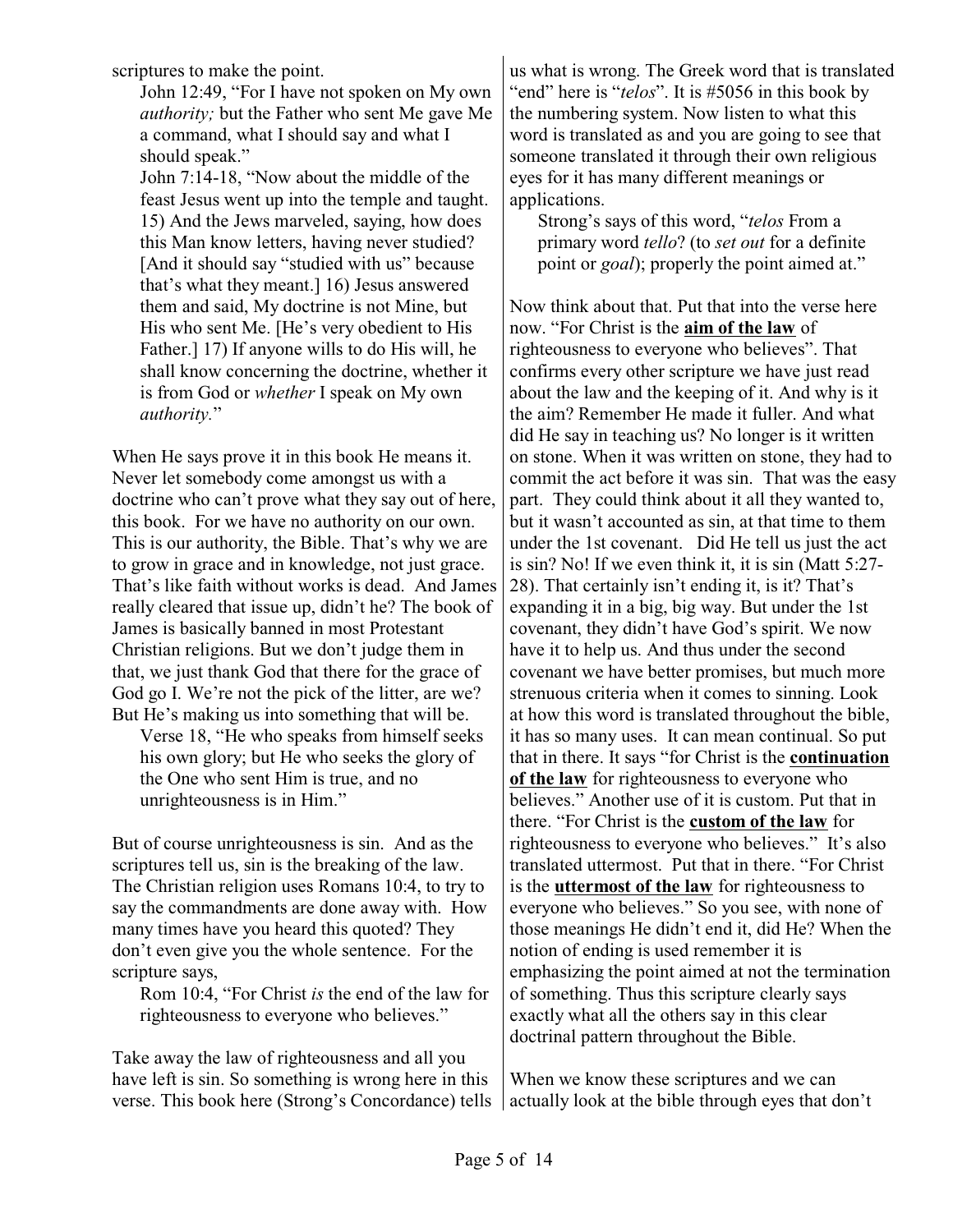And that is one of the things we're supposed to have. The sword of the spirit which is the word of God. We don't have to fight anybody. Jesus Christ put it there for us. If they can't take that, they have a problem. We have to become skilled in using that sword. And an interesting point in the Greek when it uses the word for sword in Ephesians (6:17), that sword is not a big sword where you fight at a distance. The Greek word used there means a dagger. Very close infighting. That's why we need the rest of the armor on. That's a wonderful lesson in itself, but not today. Let's look at John 21:15-17. John 21:15-17, "So when they had eaten

put religion in it, it gives us a very sharp sword.

breakfast, Jesus said to Simon Peter, Simon, *son* of Jonah, do you love Me more than these? He said to Him, Yes, Lord; You know that I love You. He said to him, Feed My lambs. 16) He said to him again a second time, Simon, *son* of Jonah, do you love Me? He said to Him, Yes, Lord; You know that I love You. He said to him, Tend My sheep. 17) He said to him the third time, Simon, *son* of Jonah, do you love Me? Peter was grieved because He said to him the third time, Do you love Me? And he said to Him, Lord, You know all things; You know that I love You. Jesus said to him, Feed My sheep."

In verse 15, this is the first and only time in the Greek language in the new covenant scriptures that the word "lamb" is applied to anything other than Christ. And that's very important. In verse 16 this word for "tend" here, simply means shepherd. In verse 17, Simon is getting a little impatient because he wasn't a very patient person, as we can read from some of the things he did. The command in verse 17 is a command He gave the apostles, all of them. If we really love one another, we will help feed one another. We will care for one another. We won't just leave one another for the wolves to scatter the flock.

God has a very big sense of humor. What did Peter do before the cock crowed? He denied Christ 3 times. So here's Christ's sense of humor using that example. Peter had a thick head and a stiff neck, like me. This proves that repetition is a good teacher. Not for all of us, just for some of us. Let's

turn to Ephesians 4, the entire chapter. And we're going to see what Jesus Christ Himself gave to His body to help it. To help it become mature.

Eph 4:1-32, "I, therefore, the prisoner of the Lord, beseech you to walk worthy of the calling with which you were called, 2) with all lowliness and gentleness, with longsuffering, bearing with one another in love,"

We're not to become impatient with each other. I have failed on that point so often in the past my wife reminds me continually. We are to be "**endeavoring to keep the unity of the Spirit**." Not the unity of an organization, or the unity of a man. Because we have brothers and sisters all over the face of the Earth united by the spirit. And we do this "**in the bond of peace**." We are to be "**one body and one spirit**" just as we "**are called in one hope of your calling**."

"3) endeavoring to keep the unity of the Spirit in the bond of peace. 4) *There is* one body and one Spirit, just as you were called in one hope of your calling; 5) one Lord, one faith, one baptism; 6) one God and Father of all, who *is* above all, and through all, and in you all."

And who is He talking about here? Those called by the Father. So many people just read verse 6 and say He's in everyone. No He's not. The scripture in verse 4 says those who "**are called in one hope of your calling**." It's His calling as He has called us to the Son. Now here's what His Son has done for us after His death.

 "7) But to each one of us grace was given according to the measure of Christ's gift. 8) Therefore He says: WHEN HE ASCENDED ON HIGH, HE LED CAPTIVITY CAPTIVE, AND GAVE GIFTS TO MEN."

Do we see verses 9 and 10, in parentheses? That means somebody added those. They weren't in Paul's original letter. It goes from verse 8 right down to verse 11. Let's remember what He's talking about here. He's talking about the gifts Christ gave.

 11) "And He Himself gave some *to be* apostles, some prophets, some evangelists, and some pastors and teachers,"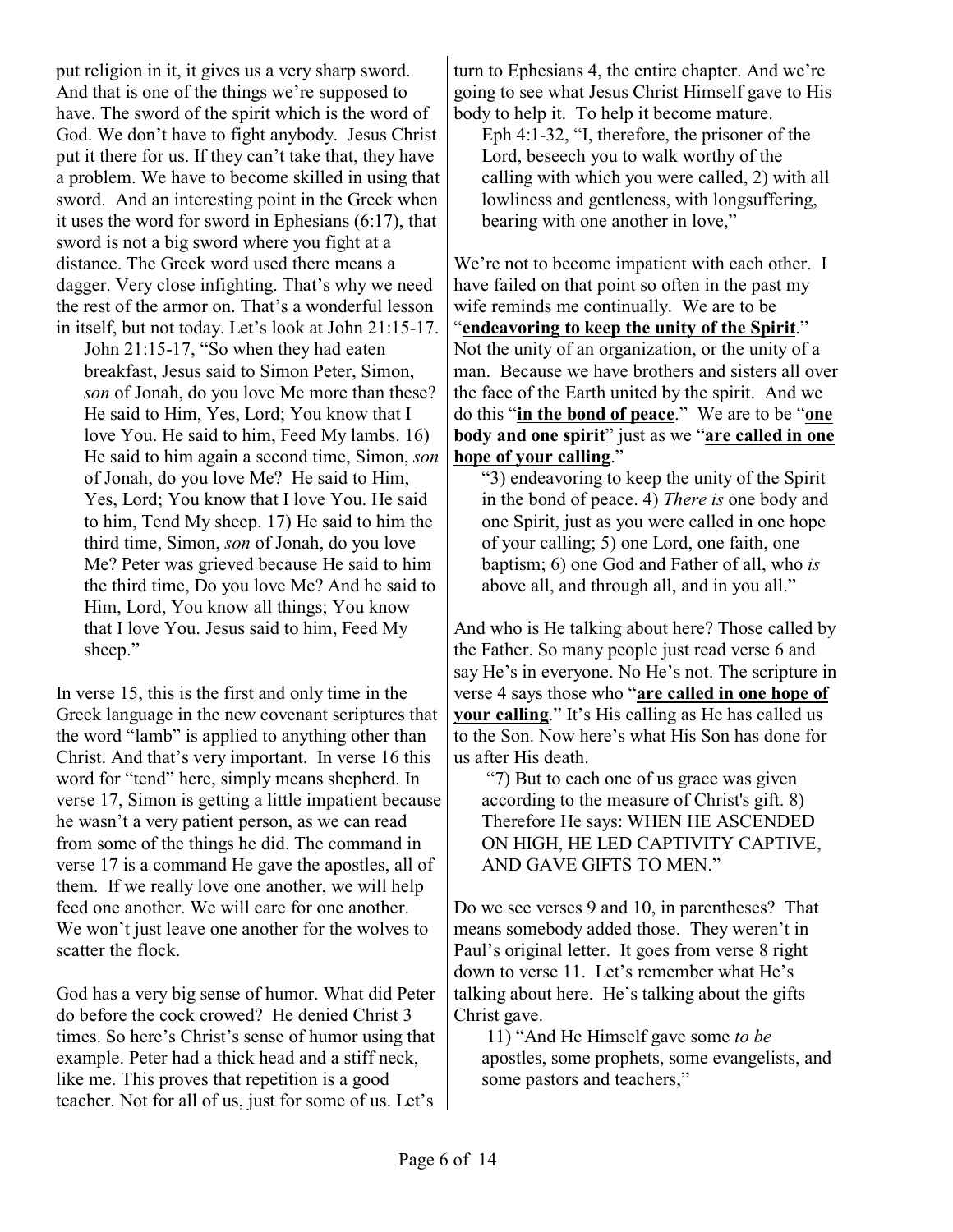Many organizations believe by their actions that it should say at the end of this verse, "**to be in charge**." They say this verse defines rankings of rulership over others. But these are gifts and functions, they're not titles and positions. One of my functions in the body of Christ, in the church, is an administrator, which can be really boring. But I don't deny it, so I have to do it. It's not for everybody and I wish it was. That's one of the functions I have. By no means is that a title of authority. It simply says I have to do that job. I am also a teacher in the body. All I do is repeat the words of our Teacher. And He has given me the ability to put those patterns together in my mind. I have absolutely no authority in either of these functions. I was introduced as a pastor when we first got here. Believe me I don't have that gift. I do not have the patience to be a pastor. So I don't even pretend to be. That's for somebody different and special. So Christ gave these functions to members of the body and He tells us for what reason now.

 "12) For the training of the saints as servants in the church, for the building up of the body of Christ:," (Bible in Basic English, BBE)

These functions are given so that they can help build the body up. So that they can help us make the transition from the milk of the word to the solid food of the word. Remember we're a family. The stronger defend the weaker until they can defend themselves. Then He continues and says:

 "13) till we all come to the unity of the faith and of the knowledge of the Son of God, to a perfect man, to the measure of the stature of the fullness of Christ; [Now here comes the reason why.] 14) that we should no longer be children, tossed to and fro and carried about with every wind of doctrine, by the trickery of men, in the cunning craftiness of deceitful plotting,"

That we should no longer be children "tossed to and fro and carried about with every wind of doctrine" If it can't be proven out of this book as a pattern throughout it, do not accept it. For instance keeping Sundays falls nowhere in this book from one cover to the other. Anyone who keeps Sunday follows the authority of Pope Constantine. In the year of 325 AD at the council of Nicene,

Constantine threw out the Sabbath and put in what he called the day of the Lord. So the Catholic Church quite often reminds her young daughters that they actually take their authority from her. And they don't like that. But the mother hen is calling back the chicks to roost at this time. And that will come to be in the future. So, we read here that he says, "**by the trickery of men, in the cunning craftiness of deceitful plotting**," They try to twist the words in the bible and we can't let them do that to us. We should never let a man's interpretation come between us and Christ. That's why we have to grow up in the scriptures.

"15) but, speaking the truth in love, may grow up in all things into Him who is the head-- Christ-- 16) from whom the whole body, joined and knit together by what every joint supplies, according to the effective working by which every part does its share, causes growth of the body for the edifying of itself in love."

We are one family. We are one body. And those of us who have gifts that pertain to teaching, or pastors, or even evangelists, we're there for one purpose and that's the building up of everyone else so that we all come to that stature, to the fullness of Christ. Let's look at Romans. 8:15-23.

Rom 8:15-23, "For you did not receive the spirit of bondage again to fear, but you received the Spirit of adoption by whom we cry out, Abba, Father. 16) The Spirit Himself bears witness with our spirit that we are children of God,"

And here's another big mistranslation that we read when people translate the Greek into English. The Greek word for "himself" here, also him, or she, has different meanings. It is #846 *Autos*. Those who believe in a trinity, put in him or he or himself. It also means "it." So the pattern of the scriptures tell us which one it is. And it clearly tells us, it is "it." The spirit of God is that very power that God has, that's what makes them eternal.

"17) and if children, then heirs--heirs of God and joint heirs with Christ [So then here we are children of the Father and actually inheritors with Jesus Christ], if indeed we suffer with *Him*, that we may also be glorified together."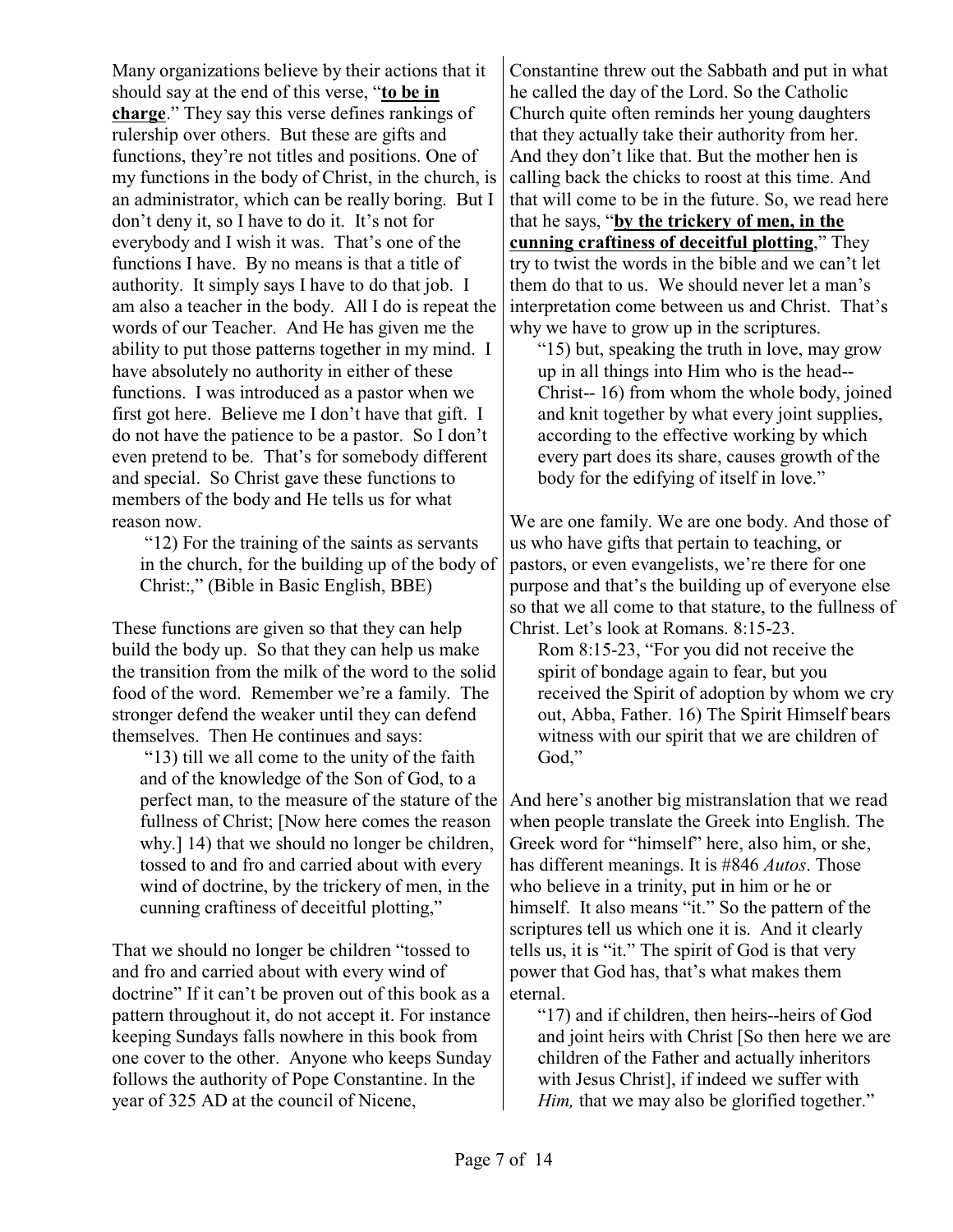That is an absolutely awesome promise. It's hard to even conceive it. That's why it says no mind can understand or conceive of what awaits us, and God is not going to give that to anyone who won't obey his family rules.

"18) For I consider that the sufferings of this present time are not worthy *to be compared* with the glory which shall be revealed in us. 19) For the earnest expectation of the creation eagerly waits for the revealing of the sons of God. 20) For the creation was subjected to futility, not willingly, but because of Him who subjected *it* in hope; 21) because the creation itself also will be delivered from the bondage of corruption into the glorious liberty of the children of God. 22) For we know that the whole creation groans and labors with birth pangs together until now. 23) Not only *that,* but we also who have the firstfruits of the Spirit, even we ourselves groan within ourselves, eagerly waiting for the adoption, the redemption of our body."

So let's take a look at Ephesians 5. Right now we have a father and a son in the household. And remember those are functions in the household of God. Those functions are already filled. The Father is calling to His son those who will fulfill the function of the Bride. Sometimes that's hard for us guys to understand, but the scriptures talk about it at great length.

Eph 5:21-32, "submitting to one another in the fear of God."

The Greek word for submitting means, "willingly yielded", it also means as one in the army, "obeying orders". God doesn't want someone who is going to be forced into obeying Him. He wants us to willingly yield to Him, so watch what He says now, a lesson that He's teaching.

"22) Wives, submit to your own husbands, as to the Lord."

And remember, it's very important He says "**as unto the Lord**". If your husband is not functioning somewhat in line with what the Lord says, it's very difficult to willingly yield, isn't it? And that's not what Christ wants. There is no abuse in His relationship.

"23) For the husband is head of the wife, as also Christ is head of the church; and He is the Savior of the body."

Paul's message to the Corinthians stated that Jesus Christ was the second Adam, the spiritual Adam (1 Cor. 15:45). He did give up His life for His wife. The first Adam didn't. Adam told God that it was His fault because He gave him the wife that made him sin. So what did Eve do, she followed his example. She said it wasn't my fault the devil, the serpent, made me do it. Neither one of them accepted responsibility for their behavior. So the first Adam wasn't a savior of the first Eve, was he? The second Adam is.

"24) Therefore, just as the church is subject to Christ, so *let* the wives *be* to their own husbands in everything."

But only in the Lord. If they want you to do something that isn't in the Lord according to God's household rules, then there's a problem.

"25) Husbands, love your wives, just as Christ also loved the church and gave Himself for her, 26) that He might sanctify and cleanse her with the washing of water by the word, 27) that He might present her to Himself a glorious church, not having spot or wrinkle or any such thing, but that she should be holy and without blemish. [What God is calling to His Son right now is the second Eve. And I personally think it is a lot easier for women to figure that out than us guys. We all have our trials.] 28) So husbands ought to love their own wives as their own bodies; he who loves his wife loves himself. 29) For no one ever hated his own flesh, but nourishes and cherishes it, just as the Lord *does* the church.[ Remember the commands in Genesis where God told Adam and Eve that they were to be one flesh and that Eve came from his bones and his body. God uses the same example here but in a spiritual sense. So He says to the second Eve about the second Adam, 30) For we are members of His body, of His flesh and of His bones. 31) FOR THIS REASON A MAN SHALL LEAVE HIS FATHER AND MOTHER AND BE JOINED TO HIS WIFE, AND THE TWO SHALL BECOME ONE FLESH. 32) This is a great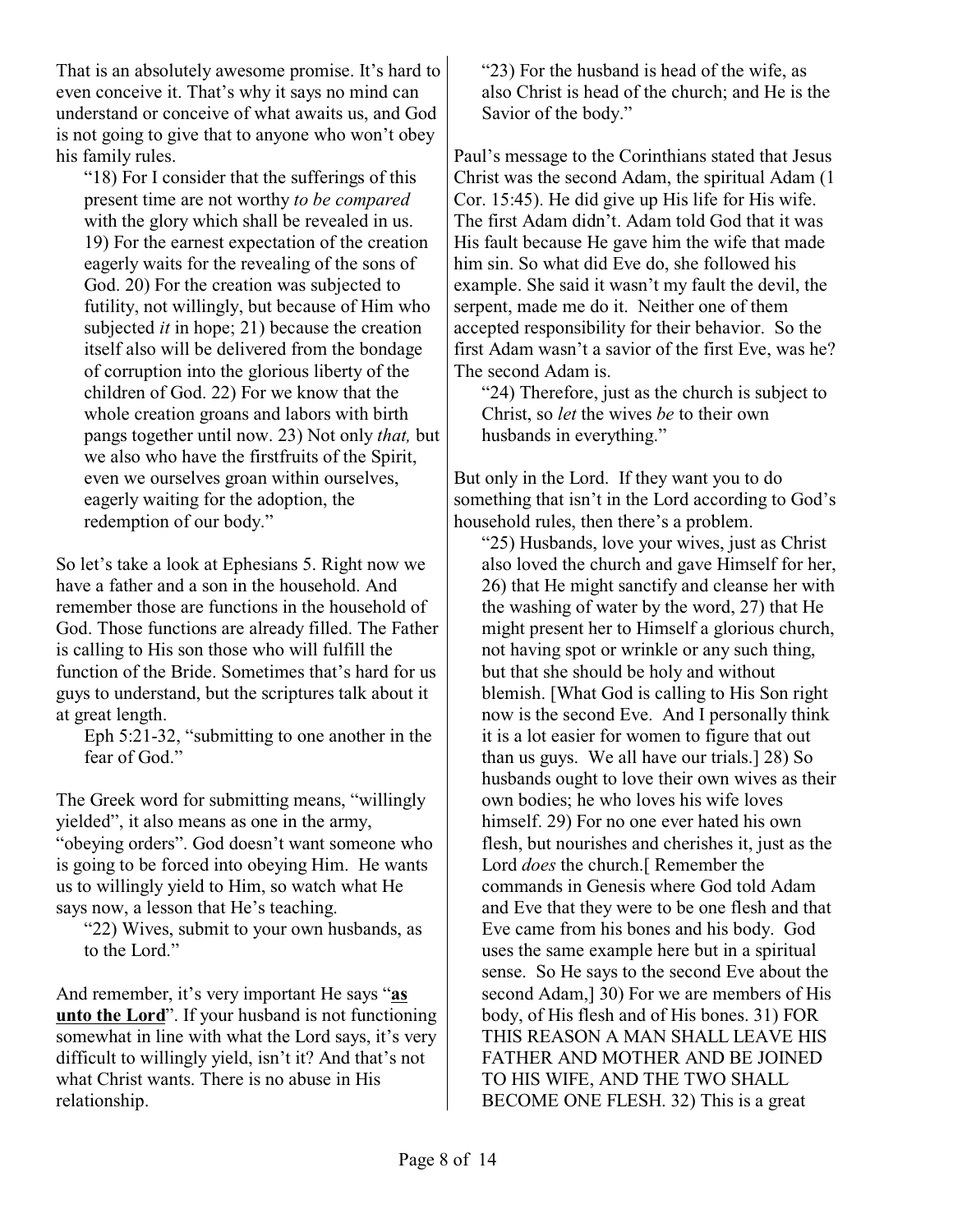mystery, but I speak concerning Christ and the church."

This should **not** be a mystery to us. For we understand the plan of salvation, we know that a father's in place, a son is in place and what's next in the family? It's going to be those who perform the functions, the service in the household of a wife. That's very important.

Let's take a look at Revelations 19. There is a time when this marriage will take place, as Paul says right now we are just betrothed to Him.

Rev 19:6-9, "And I heard, as it were, the voice of a great multitude, as the sound of many waters and as the sound of mighty thunderings, saying, Alleluia! For the Lord God Omnipotent reigns! [and one of the feast days actually depicts this, this is the Feast of Pentecost, and this is talking about the Father.] 7) Let us be glad and rejoice and give Him glory, for the marriage of the Lamb has come, and His wife has made herself ready. [Now look how she's done that.] 8) And to her it was granted to be arrayed in fine linen, clean and bright, for the fine linen is the righteous acts of the saints. [Righteousness according to the Bible and in this covenant is keeping the family household rules. Far beyond just the physical, but the spiritual as well.] 9) Then he said to me, Write: Blessed *are* those who are called to the marriage supper of the Lamb! And he said to me, These are the true sayings of God."

Do you want to see a resume, a description of all the things the Bride will do? Let's go to Proverbs 31, verses 10-31. See what my wife does to me? She knows where I'm going to turn to, so she sticks all these little notes and reminders that she loves me there. So let's read the resume of Christ's bride, the description of what she's going to be doing. Starting in verse 10.

Pro 31:10-31, "Who can find a virtuous wife? For her worth *is* far above rubies. 11) The heart of her husband safely trusts her; So he will have no lack of gain. 12) She does him good and not evil all the days of her life. 13) She seeks wool and flax, and willingly works with her hands. 14) She is like the merchant ships,

She brings her food from afar. 15) She also rises while it is yet night, and provides food for her household, and a portion for her maidservants. [This is a humble attitude. Just apply spiritual things to these. We have to be able to feed and clothe each other spiritually. That's one of our goals, but that's not all.] 16) She considers a field and buys it; from her profits she plants a vineyard. [See she provides for the future. Her husband is glorified by others, honored by others because of these things. Everybody wishes she was their wife.] 17) She girds herself with strength, and strengthens her arms. 18) She perceives that her merchandise *is* good, and her lamp does not go out by night. 19) She stretches out her hands to the distaff, and her hand holds the spindle. [Not only does she take care of those in her family, but many others as well.] 20) She extends her hand to the poor, Yes, she reaches out her hands to the needy. 21) She is not afraid of snow for her household, For all her household *is* clothed with scarlet. [Her whole being is used and she is always thinking about the wellbeing of her family.] 22) She makes tapestry for herself; Her clothing *is* fine linen and purple. 23) Her husband is known in the gates, when he sits among the elders of the land. [because of her activities.] 24) She makes linen garments and sells *them,* and supplies sashes for the merchants. [What she has is of such great value, others want to sell it.] 25) Strength and honor *are* her clothing; She shall rejoice in time to come. [When we receive the reward, if we actually qualify for that function, it will be incredible.] 26) She opens her mouth with wisdom, [not with vain chatter] and on her tongue *is* the law of kindness. 27) She watches over the ways of her household, and does not eat the bread of idleness. [look what God says about her] 28) Her children rise up and call her blessed; Her husband *also,* and he praises her: 29) Many daughters have done well, But you excel them all. [He isn't putting the other daughters down, in fact He's saying they did well. But they didn't do well enough to qualify to be the bride in the family of God. But in the plan of salvation as depicted through the seven annual holy days, we find out what they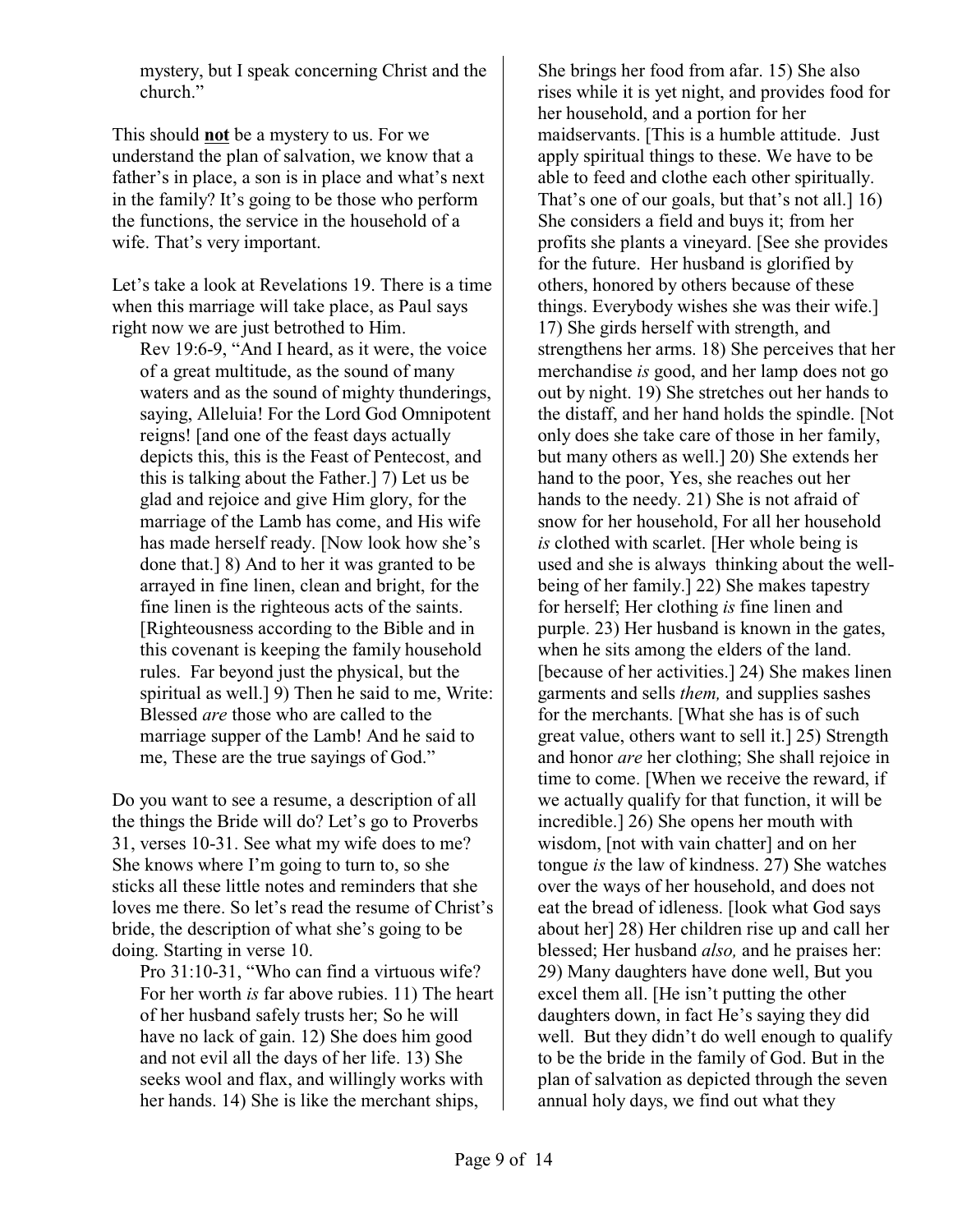receive. And I certainly don't have the time today to go into that, but I'm providing that all to your leaders in the church so that they'll be able to share that with you. So look what He finishes up saying to the wife here.] 30) Charm *is* deceitful and beauty *is* vain, but a woman *who* fears the Lord, she shall be praised. 31) Give her of the fruit of her hands, and let her own works praise her in the gates."

Remember what it said about the wedding in Rev. 19, her clothing is her righteous acts. She will be serving the family of God, at all times and in all circumstances. She puts her personal things in a second position to the rest of the family's needs. Let's look at Matthew 22. This is just an incredible parable, or teaching. We're going to read right down to verse 14 and God is going to tell us what happened under the first marriage covenant and what will happen where and when under the second marriage covenant. And remember the two covenants are marriage covenants. There are many other covenants mentioned in the bible, but they don't pertain to us. However, there are some that we can willingly accept. But they are not unto salvation. So they're not wrong, but they aren't going to help us receive salvation. And remember, salvation is a free gift. God says it will be offered to all. But He's not offering it to all right now. It's only being offered to those at this time who are called to be the wife. Because the bride has to be in place so that the second Adam and second Eve can be fruitful and multiply. That's a pattern we see all around us in creation. So let's start here in chapter 22 and verse 1 and read through.

Matt. 22:1-14, "And Jesus answered and spoke to them again by parables and said: 2) The kingdom of heaven is like a certain king who arranged a marriage for his son, [ Now here He's going to explain what happened during the first covenant's time frame.] 3) and sent out his servants [and that's the prophets] to call those who were invited [that was Israel] to the wedding; and they were not willing to come."

A little bit of history is required here to allow us to understand more clearly what was just said and what will follow.

There came a time when the ten northern tribes of Israel separated from the two southern tribes of Israel. The ten northern tribes took the name of Israel. The two southern tribes took the name of Judah. We read in the bible about "Israel being at war with the Jews." That really messes up a lot of people, they don't understand it. Beause they don't know the history of Israel. So we see here in verse 3 that God tells His prophets to call those to the wedding who were invited. And that was all of Israel, but they weren't willing to come. We read in the scriptures in Jer. 3 that God divorced Israel. But we read there that He says that He did not divorce her sister Judah. So here comes the second part as He's going through the sequence.

"4) Again, he sent out other servants, saying, Tell those who are invited [So He tried one more time with Judah.], See, I have prepared my dinner; my oxen and fatted cattle *are* killed, and all things *are* ready. Come to the wedding. 5) But they made light of it and went their ways, one to his own farm, another to his business. [Remember, they rejected the commandments of God and added their own commandments of men. That's bad enough that they went their own way, but look what they did next.] 6) And the rest seized his servants, treated *them* spitefully, and killed *them.* [And of course we read where Jesus Christ told them they killed the messengers of God, they murdered them. They didn't like to hear that.] 7) But when the king heard *about it,* he was furious. And he sent out his armies, destroyed those murderers, and burned up their city. [In 70 A.D., about 28-30 years after Christ's death, Jerusalem was completely burned and the temple destroyed by Roman armies. Judah lost it's idol.] 8) Then he said to his servants [who are the apostles], The wedding is ready, but those who were invited were not worthy. 9) Therefore go into the highways, and as many as you find, invite to the wedding. [Here is where our part comes in. If it weren't for the rebellion of Israel and Judah, we the Gentiles would not have had this opportunity. Because there is a set number which must feed on the Lamb and that number was never completed under the first covenant. That is one of the hidden truths in the bible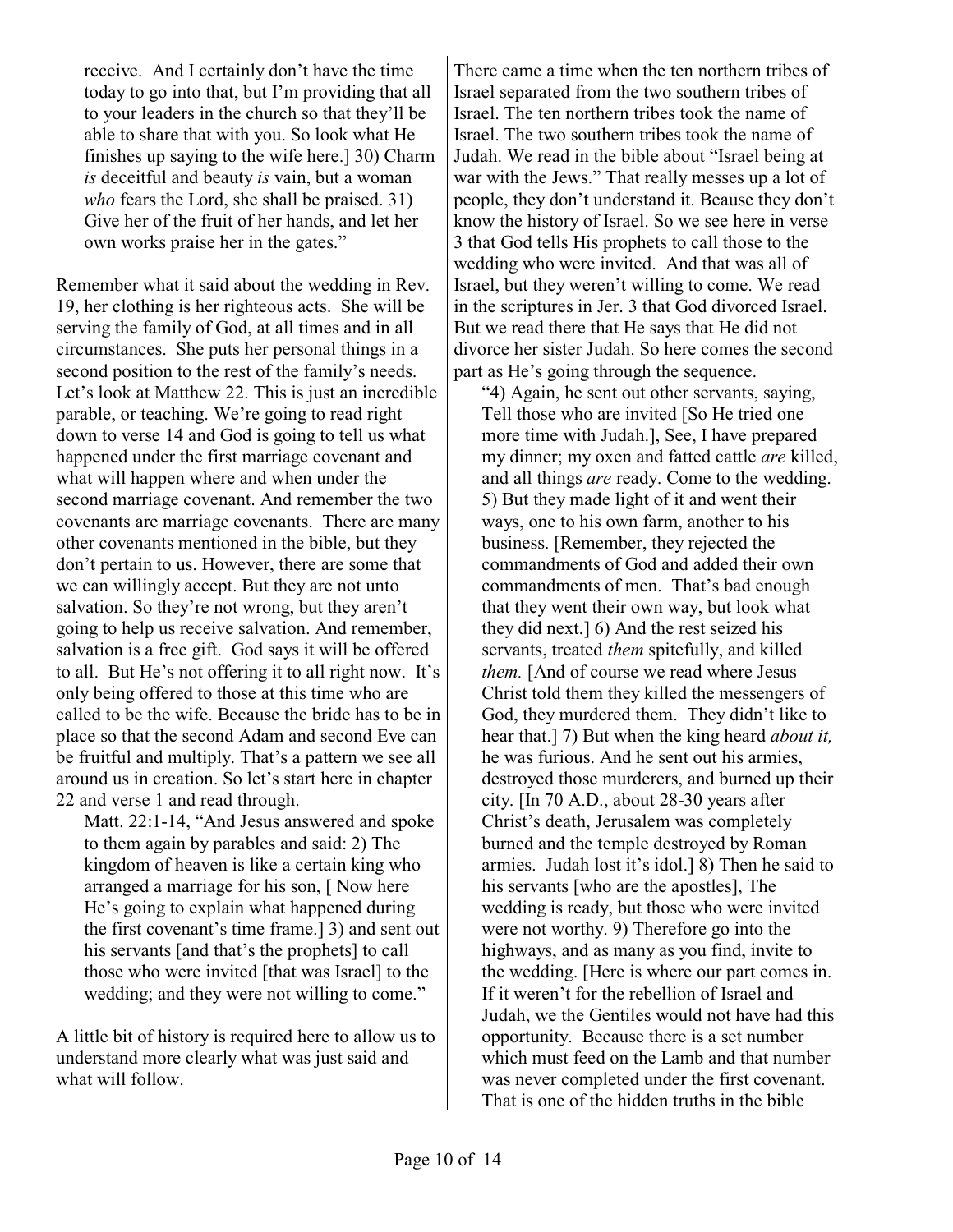about the feast of Passover.] 10) So those servants went out into the highways and gathered together all whom they found, both bad and good. And the wedding *hall* was filled with guests. [Remember the parable of the wheat and the tares, they're both together. And that's exactly what he means right here. Only God will know the difference, because they all look the same when they're growing up.] 11) But when the king came in to see the guests, he saw a man there who did not have on a wedding garment. [And remember what the wedding garment was, the righteous acts of the saints.] 12) So he said to him, 'Friend [remember he doesn't say enemy, he says friend], how did you come in here without a wedding garment?' And he was speechless. [When you get God the Father saying to you 'what are you doing here?' Just plead ignorance.] 13) Then the king said to the servants, 'Bind him hand and foot, take him away, and cast *him* into outer darkness; there will be weeping and gnashing of teeth. [And] this outer darkness means just to be outside of the light of God, out of His presence. And this weeping and gnashing of teeth is because they realize that they weren't part of the bride at that point. So look what God says now in summing this up.] 14) For many are called, but few *are* chosen."

This qualifying process is not about the gift of salvation, but the function of becoming the bride in the household of God. Remember what He said in the description of the bride in Prov. 31? He said "Many daughters have done well, but you excel them all." We have to try to excel. We have to learn to feed and clothe the family spiritually. Each and every one of us! Remember in that position, there is not going to be any male or female, it's a function. It's not about sex, but of the service of the heart. About the outgoing concern for others.

Let's look at 2 Corinthians 11. And again these are simple truths, it's a pattern. This is how we defend ourselves against the protractors. Those who try to call us evildoers and revile us in Christ. But the truth has set us free.

2 Cor 11:1-4, "Oh, that you would bear with

me in a little folly--and indeed you do bear with me. 2) For I am jealous for you with godly jealousy. For I have betrothed you to one husband, that I may present *you as* a chaste virgin to Christ. 3) But I fear, lest somehow, as the serpent deceived Eve by his craftiness, so your minds may be corrupted from the simplicity that is in Christ. 4) For if he who comes preaches another Jesus whom we have not preached, or *if* you receive a different spirit which you have not received, or a different gospel which you have not accepted--you may well put up with it!"

If it isn't in here, it doesn't glorify God. And if someone comes preaching another gospel, throw them out on the seat of their pants. If His words aren't what's in here, you want nothing to do with them. But only you can make that decision. Let's look at Luke 22.

Luke 22:15, "Then He said to them, With *fervent* desire I have desired to eat this Passover with you before I suffer;"

Now in Luke 22 we see a very important time in Christ's life. This is where in verse 15, He said to them "**With desire I have desired to eat this Passover with you before I suffer**." And He goes on to give us two of the symbols of the new covenant. The symbols are His broken body and His shed blood. Each had tremendous significance to us as the wife, but I don't have time right now to go into them. In the book of John, when it talks about this same time period, John explains that we are to do the foot washing at that time too. It is an act of humility, while at the same time, an act of renewal. And there are many lessons in that, but that's once again for another time.

In John 13, Christ said, "a new commandment He was giving to us. That we were to love one another." And He says, "by this men will recognize that you are mine if you have love one to the other." The word in the Greek for love is *agapao*. And that word means outgoing concern for others. The world thinks it means fuzzy love, feely, touchy. But it is much more than that. Now look what takes place in Luke 22 here right after all that instruction is given. Verse. 24,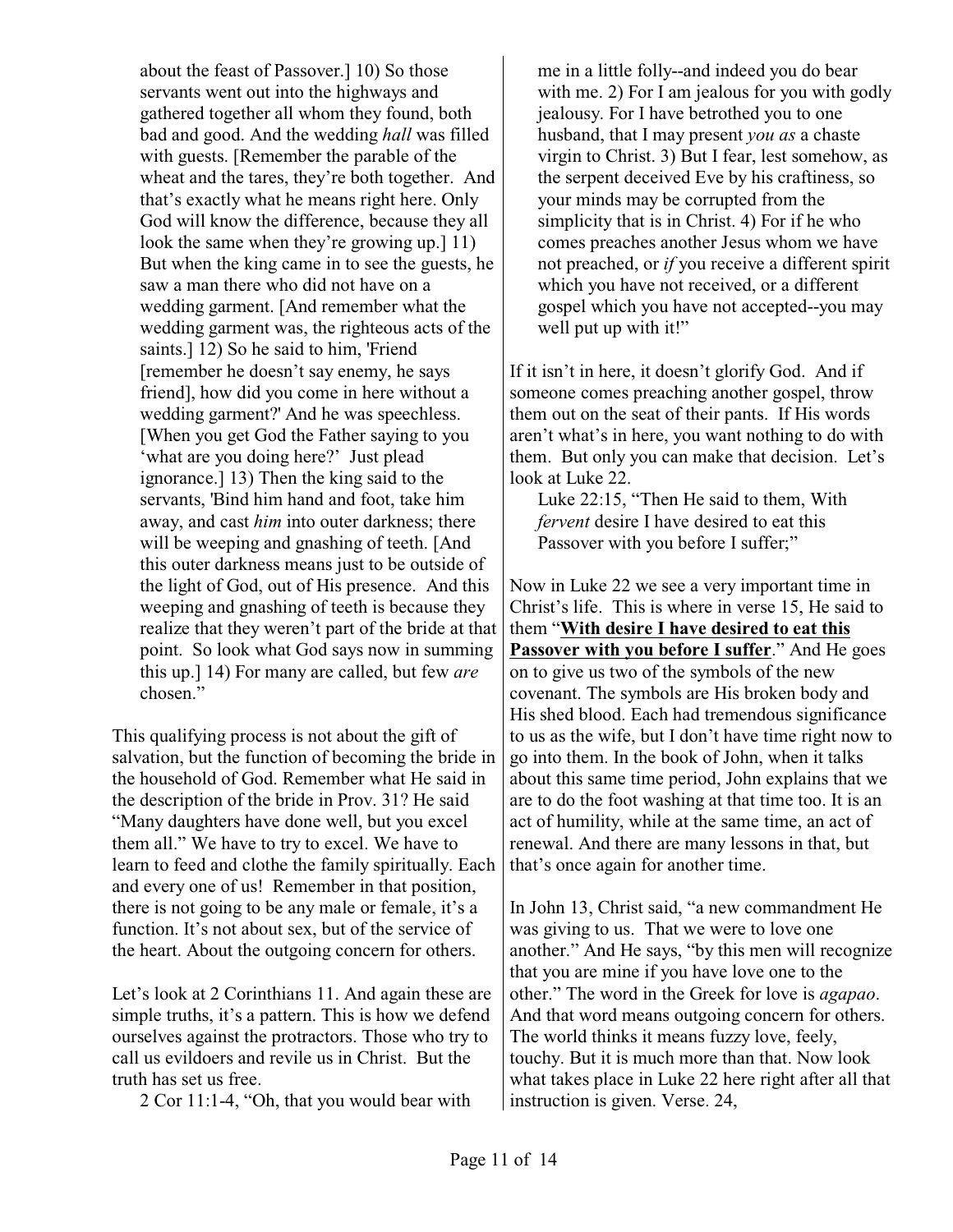Luke 22:24-26, "Now there was also a dispute among them, as to which of them should be considered the greatest."

Remember this is right after the Passover, the foot washing. And the word for rivalry here in the Greek means "love of strife." Their eagerness to argue. So there they were like a couple of roosters trying to dominate each other. It's funny watching two roosters. They keep standing up taller and taller, pushing their head up higher and higher. Sooner or later, one of them loses his balance and he loses the contest. So he continues and says,

"25) And He said to them, The kings of the Gentiles exercise lordship over them, and those who exercise authority over them are called benefactors."

We are to have no sort of rulership like that in the Church. We have one Head, one Husband. There is no gift of headship. We are to let no one come between us, and our Husband. That's what the first Eve did. If she would have stuck with her husband's instructions, she would have never been deceived. This book is our Husband talking to us and instructing us. We need to be very familiar with it. And Christ continues,

"26) But not so *among* you; on the contrary, he who is greatest among you, let him be as the younger, and he who governs as he who serves."

Remember the resume of the bride? It doesn't say in there that she had dominion over the household did it. Her authority in the household came from her service to it. And that's so very important because that's where she was honored. That's where her respect came from. Not from being in charge and lording it over anybody. That's the way of the gentile kings. As far as that goes, that's the way it was for almost all the kings of Israel and Judah too. Let's go to 2 Corinthians 1:24.

2 Cor 1:24, "Not that we have dominion over your faith, but are fellow workers for your joy; for by faith you stand."

Here is Paul speaking. Remember, salvation is something that we all have to undertake personally to accomplish it. We have to seek salvation with

trembling and fear. Because it is something to be fearful of if we don't receive it. And no one else can do that for us. Let's look at 2 Corinthians 11. This is a warning to us all. We'll read down to verse 15.

2 Cor 11:1-15, "Oh, that you would bear with me in a little folly--and indeed you do bear with me. 2) For I am jealous for you with godly jealousy. For I have betrothed you to one husband, that I may present *you as* a chaste virgin to Christ. 3) But I fear, lest somehow, as the serpent deceived Eve by his craftiness, so your minds may be corrupted from the simplicity that is in Christ. 4) For if he who comes preaches another Jesus whom we have not preached, or *if* you receive a different spirit which you have not received, or a different gospel which you have not accepted--you may well put up with it! 5) For I consider that I am not at all inferior to the most eminent apostles. 6) Even though *I am* untrained in speech, yet *I am* not in knowledge. But we have been thoroughly manifested among you in all things. 7) Did I commit sin in humbling myself that you might be exalted, because I preached the gospel of God to you free of charge? 8) I robbed other churches, taking wages *from them* to minister to you. 9) And when I was present with you, and in need, I was a burden to no one, for what I lacked the brethren who came from Macedonia supplied. And in everything I kept myself from being burdensome to you, and so I will keep *myself.* 10) As the truth of Christ is in me, no one shall stop me from this boasting in the regions of Achaia. 11) Why? Because I do not love you? God knows! 12) But what I do, I will also continue to do, that I may cut off the opportunity from those who desire an opportunity to be regarded just as we are in the things of which they boast. 13) For such *are* false apostles, deceitful workers, transforming themselves into apostles of Christ. 14) And no wonder! For Satan himself transforms himself into an angel of light. 15) Therefore *it is* no great thing if his ministers also transform themselves into ministers of righteousness, whose end will be according to their works."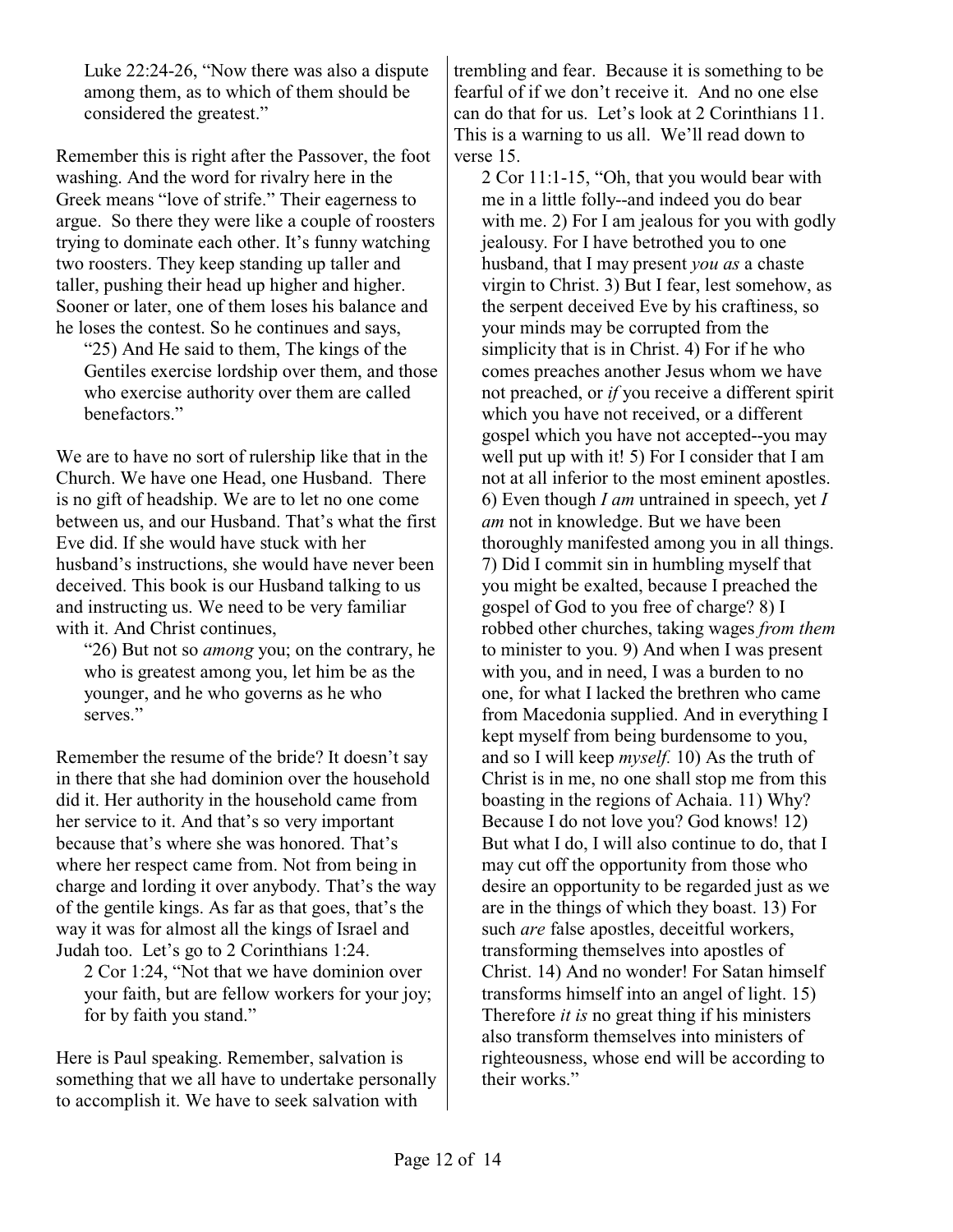At that time there were many imposters going around saying that they were apostles of Christ. Remember apostle isn't a name, it's a function. All the Greek word for apostle means is "one sent out." Sent out by Christ. Verses 13-15. These deceivers tell us smooth things, "You don't have to keep the law. The Sabbath is done away with." That appeals to some senses doesn't it. But not to those of us who have the spirit of God. We know them as words of death. They're right out of Satan's mind. Let's look at 1 Corinthians 12. And we're coming to the end here pretty quick. I could talk forever, I have to have people remind me. They have to remind me to stop. But we can sum this up. Actually we don't even have to go through chapter 12. It's talking about the spiritual gifts. Here's where Christ portrays His church as a body. Actually, let's just take a minute and just read through it real quick.

1 Cor 12:12-31, "For as the body is one and has many members, but all the members of that one body, being many, are one body, so also *is* Christ."

That's the doctrine of oneness. That's why we can say one God. But is it only one member? No, there's a Father and a Son. So, there's a very good teaching on the doctrine of the oneness of God too, which this world does not understand.

"13) For by one Spirit we were all baptized into one body--whether Jews or Greeks, whether slaves or free--and have all been made to drink into one Spirit. 14) For in fact the body is not one member but many. [Just like the family. Look at how silly the things are that people do.] 15) If the foot should say, Because I am not a hand, I am not of the body, is it therefore not of the body? 16) And if the ear should say, Because I am not an eye, I am not of the body, is it therefore not of the body? 17) If the whole body *were* an eye, where *would be* the hearing? If the whole *were* hearing, where *would be* the smelling? 18) But now God has set the members, each one of them, in the body just as He pleased. [We all receive gifts. For the building up of the body.] 19) And if they *were* all one member, where *would* the body *be?* 20) But now indeed *there are* many members, yet one body. 21) And the eye cannot say to the

hand, I have no need of you; nor again the head to the feet, I have no need of you. 22) No, much rather, those members of the body which seem to be weaker are necessary. 23) And those *members* of the body which we think to be less honorable, on these we bestow greater honor; and our unpresentable *parts* have greater modesty,"

Can you imagine if one of these parts that is unpresentable decided not to work anymore. The rest of the body wouldn't like that too much would it. And just think if the foot says I'm not going to let the body walk anymore. Then the foot is being stupid because it won't be able to be fed. All the parts of the body are interdependent on one another. And if they operate independently, they'll get sick and they will die. Only the head directs the parts of the body and that's Christ. He tells each and every part of the body, as He has placed them into His body, what their functions are.

" 24) but our presentable *parts* have no need. But God composed the body, having given greater honor to that *part* which lacks it, 25) that there should be no schism in the body, but *that* the members should have the same care for one another. 26) And if one member suffers, all the members suffer with *it;* or if one member is honored, all the members rejoice with *it.* [When part of the body is honored, we've all had a part to play in that. That's why we rejoice together in it. But also, if one member suffers, the whole body will suffer for it.] 27) Now you are the body of Christ, and members individually. 28) And God has appointed these in the church: first apostles, second prophets, third teachers, after that miracles, then gifts of healings, helps, administrations, varieties of tongues."

Now watch what He says here. These are not orders of hierarchy or ranks. These are the original functions He provided to help build up the church. Remember the book of Acts. First he provided apostles "those sent out." Secondly, there came a need then for what is called prophets. And in the Greek, that word for prophet doesn't mean one who can foretell the future. It means "inspired speakers." So why did they have to come second?